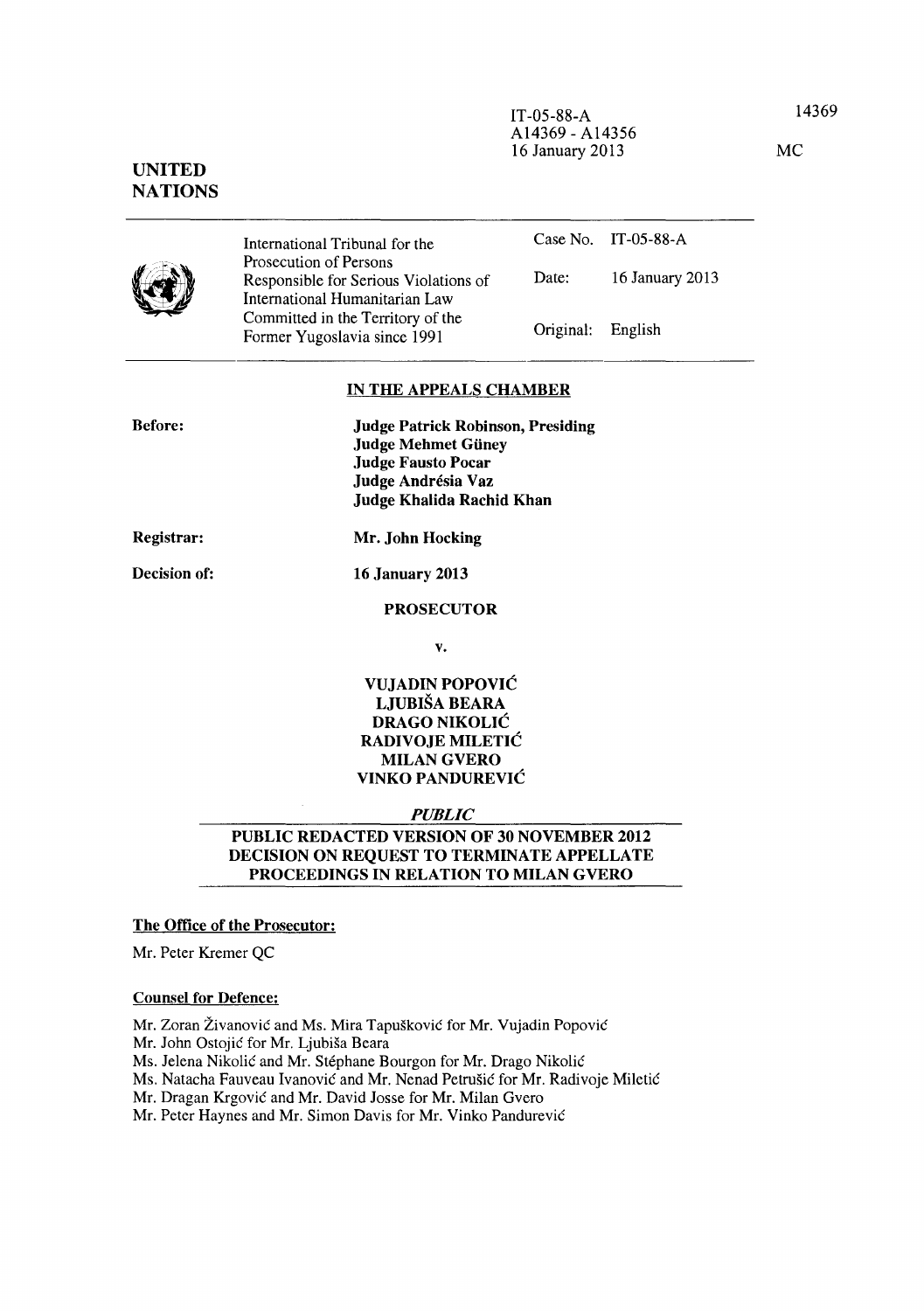1. The Appeals Chamber of the International Tribunal for the Prosecution of Persons Responsible for Serious Violations of International Humanitarian Law Committed in the Territory of the former Yugoslavia since 1991 ("Appeals Chamber" and "Tribunal", respectively) is seised of a request filed confidentially and *ex parte* by Counsel for Milan Gvero ("Counsel" and "Gvero", respectively) on 17 May 2011 for an order to terminate the appellate proceedings in relation to Gvero on the basis of his alleged incapacity to participate therein ("Request").<sup>1</sup>

# **I. BACKGROUND**

2. On 10 June 2010, Trial Chamber 11 ("Trial Chamber") rendered its Judgement ("Trial Judgement"), in which it found Gvero guilty of committing persecution and inhumane acts (forcible transfer) as crimes against humanity, and sentenced him to five years' imprisonment? On 25 June 2010, the Pre-Appeal Judge granted the parties an extension of time until 8 September 2010 to file notices of appeal? On 28 June 2010, the President of the Tribunal granted Gvero early release.<sup>4</sup>

3. On 3 September 2010, Counsel requested a further extension of time to file Gvero's notice of appeal after Gvero suffered a stroke on 21 August 2010.<sup>5</sup> On 7 September 2010, the Pre-Appeal Judge granted an extension of time and ordered Counsel to file a notice of appeal no later than 30 September 2010.<sup>6</sup> On 8 September 2010, the Prosecution filed its notice of appeal, which included two grounds of appeal against Gvero?

4. On 30 September 2010, Counsel submitted that Gvero lacked the state of health at that time to meaningfully participate in appellate proceedings due to neurological [REDACTED] resulting

<sup>&</sup>lt;sup>1</sup> Defence Submission on Updated Expert Report by Registry Appointed Independent Neurologist Dr Jelis Boiten, 17 May 2011 (confidential and *ex parte)* ("Defence Submission of 17 May 2011"), para. 21. See also Defence Reply to Prosecution Response to Defence Submission on Updated Expert Report by Registry Appointed Independent Neurologist Dr. Jelis Boiten, 27 May 2011 (confidential and *ex parte)* ("Defence Reply of 27 May 2011"), para. 8. The Appeals Chamber notes that the relief sought in Motion by Counsel Assigned to Milan Gvero Relating to His Present Health Condition, 30 September 2010 (confidential with *ex parte* annexes) ("Defence Motion of 30 September 2010"), para. 29(b)-(c), was granted in part in the Decision on Motion by Counsel Assigned to Milan Gvero Relating to His Present Health Condition, 13 December 2010 (confidential; public redacted version filed on 16 May 2011) ("Decision of 13 December 2010"), para. 15. The Appeals Chamber considers that the outstanding part of the Defence Motion of 30 September 2010 is subsumed in the Request.<br> $\frac{2 \text{ } P_{\text{R}}}{P_{\text{R}}P_{\text{R}}P_{\text{R}}P_{\text{R}}P_{\text{R}}P_{\text{R}}P_{\text{R}}P_{\text{R}}P_{\text{R}}P_{\text{R}}P_{\text{R}}P_{\text{R}}P_{\text{R}}P_{\text{R}}P_{\text{R}}P_{\text{R}}P_{\text{R}}P_{\text{R}}P_{\text{R}}P_{\text{R}}P_{\text{R}}P_{\text{R}}P_{\text$ 

<sup>&</sup>lt;sup>2</sup> Prosecutor v. Vujadin Popović et al., Case No. IT-05-88-T, Judgement, 10 June 2010 (public redacted version), para. 2109, pp. 830-831.

Decision on Joint Motion for Extension of Time to File Notice of Appeal, 25 June 2010, p. 2.

<sup>4</sup>*Prosecutor v. Milan Gvero,* Case No. IT-05-88-ES, Decision of President on Early Release of Milan Gvero, 28 June 2010, para. 20.

 $5$  Motion on Behalf of Milan Gvero for a Further Extension of Time to File Notice of Appeal, 3 September 2010 (public with confidential and *ex parte* annexes), paras 7-13.

<sup>6</sup> Decision on Motion on Behalf of Milan Gvero for a Further Extension of Time to File Notice of Appeal, 7 September 2010, pp. 2-3.

<sup>7</sup> Prosecution's Notice of Appeal, 8 September 2010, paras 30-34.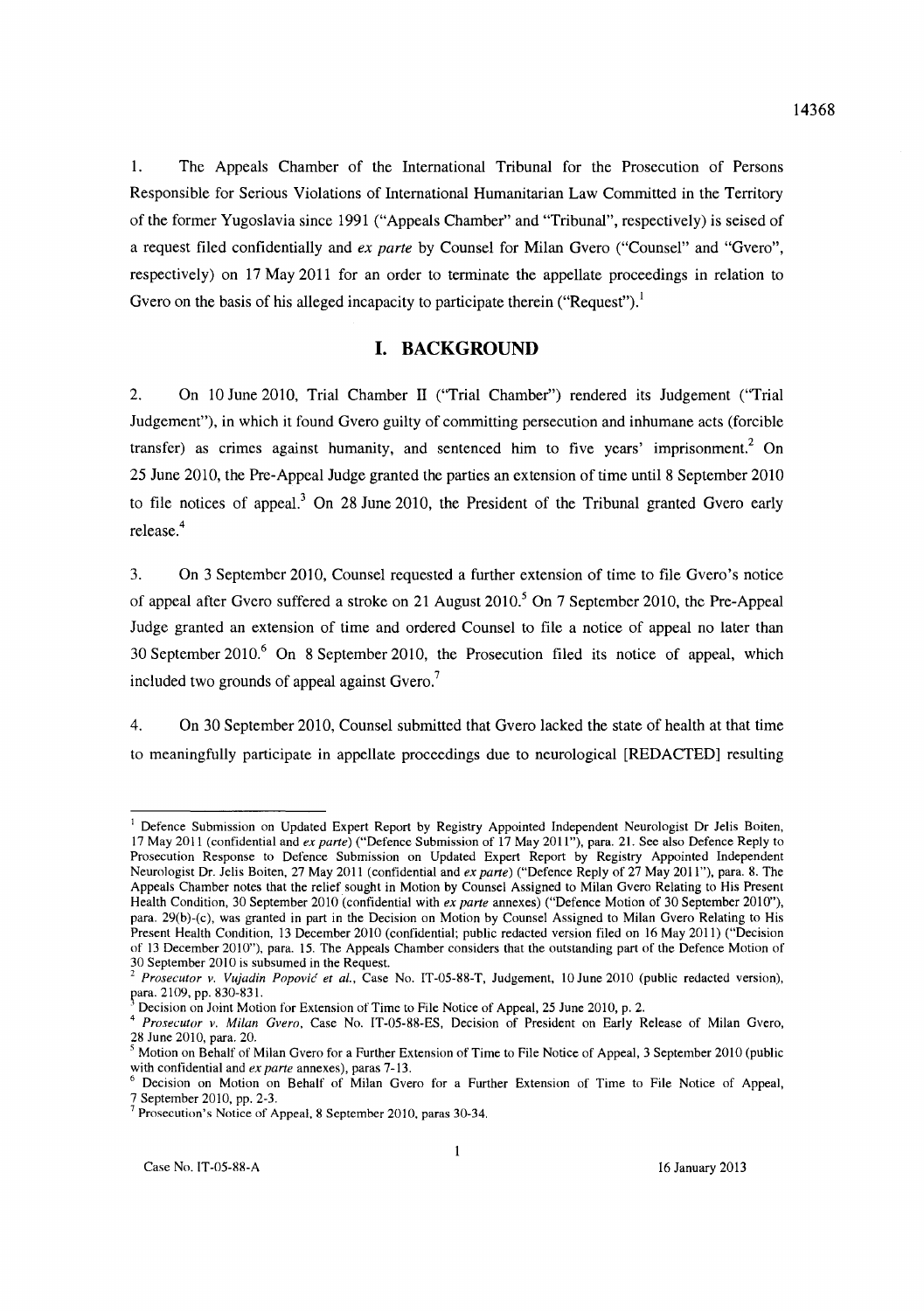from the stroke, $\frac{8}{3}$  and filed a medical report in support of this contention prepared by neuropsychiatrist Professor Miroslav Kovačević ("Dr. Kovačević's Report").<sup>9</sup> On 13 December 2010, the Appeals Chamber ordered an independent verification of Gvero's medical condition by a Tribunalappointed neurologist and suspended appellate proceedings in relation to Gvero pending a determination of his capacity to meaningfully participate in appellate proceedings.<sup>10</sup> On 21 December 2010, the Duty Judge allowed the Prosecution to omit the grounds of appeal concerning Gvero from its appeal brief. $<sup>11</sup>$ </sup>

5. On 1 March 2011, the Registry of the Tribunal ("Registry") filed a medical report prepared by a Tribunal-appointed neurologist, Dr. Jelis Boiten ("Dr. Boiten's Report").<sup>12</sup> On 20 April 2011, the Appeals Chamber ordered Dr. Boiten to clarify his conclusions with respect to Gvero's medical condition.<sup>13</sup> On 3 May 2011, the Registry filed the clarification submitted by Dr. Boiten ("Boiten's Clarification").<sup>14</sup> The Prosecution and Counsel filed submissions with respect to Boiten's Clarification, as ordered by the Appeals Chamber. 15

6. On 16 September 2011, the Appeals Chamber ordered an examination of Gvero's medical condition by a Tribunal-appointed [REDACTED] neuro-psychiatrist.<sup>16</sup> On 3 January 2012, the Registry filed a medical report prepared by the Tribunal-appointed neuro-psychiatrist, Dr. Joseph J. F. M. de Man ("Dr. de Man's Preliminary Report").<sup>17</sup> The Prosecution and Counsel filed submissions with respect to Dr. de Man's Preliminary Report.<sup>18</sup>

 $8$  Defence Motion of 30 September 2010, para. 16.

<sup>&</sup>lt;sup>9</sup> Defence Motion of 30 September 2010, Annex I (Specialist Report of Professor Miroslav Kovačević, dated 9 September 2010). See also Defence Motion of 30 September 2010, Annex II.<br><sup>10</sup> Decision of 13 December 2010, paras 14-15.

<sup>&</sup>lt;sup>11</sup> Decision on Prosecution's Motion Seeking Clarification on Decision Relating to Gvero's Health Condition, 21 December 2010 (confidential), p. 2.

 $12$  "Neurological report of the examination of Mr. Milan Gvero on behalf of the Appeals Chamber of the International Criminal Tribunal for the former Yugoslavia (ICTY)" dated 28 February 2011, appended to Registry Submission Pursuant to Rule 33 (8) Concerning Neurologist Report, 1 March 2011 (confidential and *ex parte).* 

<sup>&</sup>lt;sup>13</sup> Decision on Prosecution's Motion Seeking Clarification of Neurologist's Conclusions, 20 April 2011 (confidential and *ex parte*) ("Decision of 20 April 2011"), p. 4.

<sup>&</sup>lt;sup>14</sup> "Clarification of the Neurological report of the examination of Mr. Milan Gvero on behalf of the Appeals Chamber of the International Criminal Tribunal for the former Yugoslavia (lCTY)" dated 28 April 2011, appended to Registry Submission Pursuant to Rule 33 (8) Concerning Neurologist Report, 3 May 2011 (confidential and *ex parte).* 

<sup>&</sup>lt;sup>1</sup> Defence Submission of 17 May 2011; Prosecution's Response to Defence Submission on Updated Neurologist's Report, 23 May 2011 (confidential and *ex parte);* Defence Reply of 27 May 2011.

<sup>&</sup>lt;sup>16</sup> Further Decision on Motion by Counsel Assigned to Milan Gvero Relating to His Present Health Condition, 16 September 2011 (confidential) ("Decision of 16 September 2011"), pp. 3-4. See also Order Releasing Confidential and *Ex Parte* Medical Reports Concerning Milan Gvero to [REDACTED] Neuro-Psychiatrist, 23 November 2011 (confidential); Corrigendum to "Order ReleaSing Confidential and *Ex Parte* Medical Reports Concerning Milan Gvero to [REDACTED] Neuro-Psychiatrist", 25 November 2011 (confidential).

<sup>17 &</sup>quot;Neuropsychiatric evaluation for the purpose of the administration of international criminal justice regarding Mr. Milan Gvero" dated 30 December 2011, appended to Registry Submission Pursuant to Rule 33 (8) Concerning Independent Medical Expert, 3 January 2012 (confidential and *ex parte).* 

<sup>&</sup>lt;sup>18</sup> Defence Submission Regarding the Report of Dr de Man, 16 January 2012 (confidential and *ex parte*) ("Defence Submission of 16 January 2012"); Prosecution's Response to Defence Submission Regarding the Report of Dr. de Man,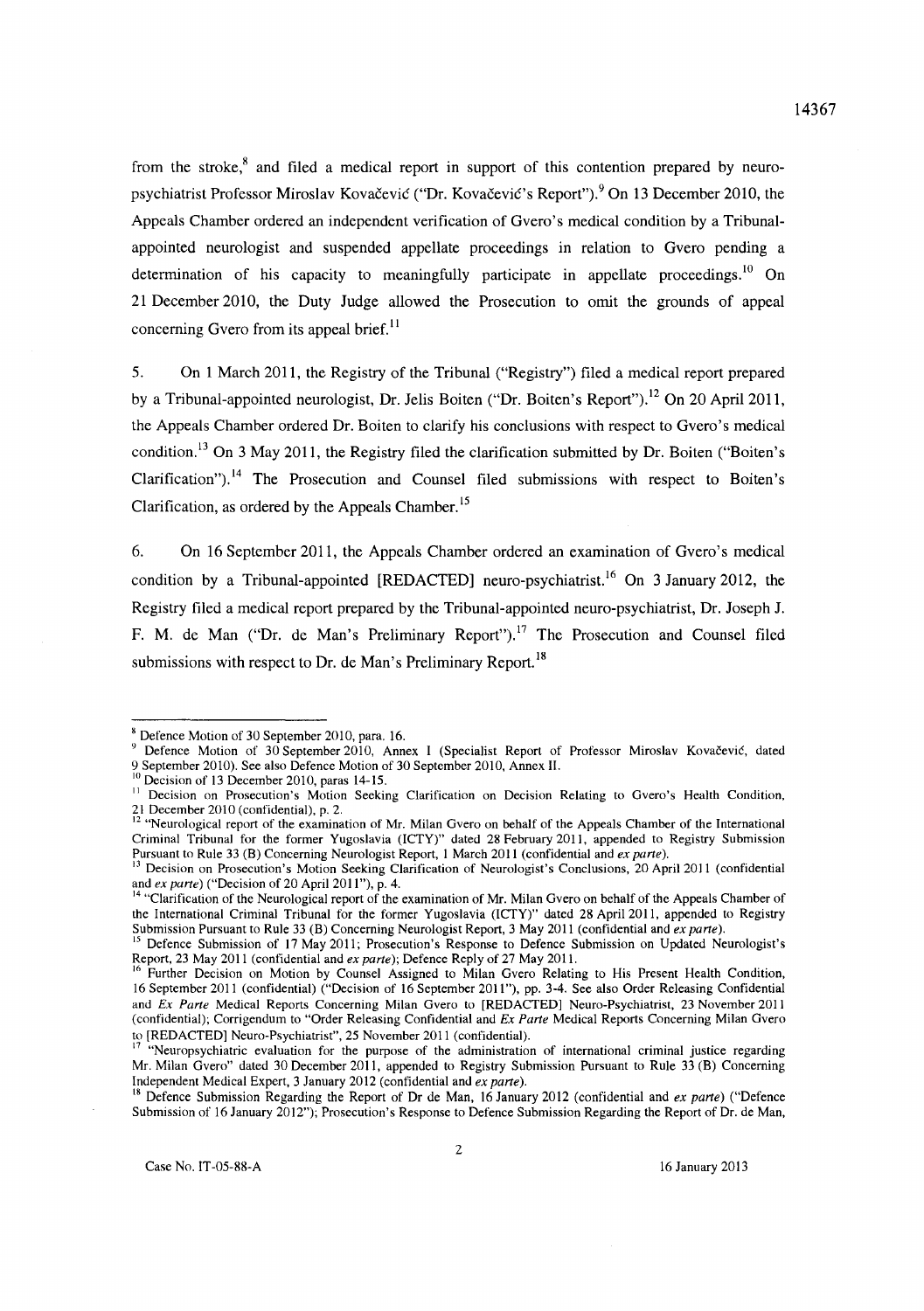7. On 17 April 2012, the Appeals Chamber ordered a supplementary examination of Gvero's medical condition by a Tribunal-appointed [REDACTED] neuro-psychologist, within the framework of Dr. de Man's examination.<sup>19</sup> On 17 August 2012, the Registry filed the results of the supplementary neuro-psychological examination prepared by the Tribunal-appointed [REDACTED] neuro-psychologist, Dr. Daniel A. Martell ("Dr. Martell's Evaluation").<sup>20</sup> On 14 September 2012, the Registry filed a final medical report prepared by Dr. de Man ("Dr. de Man's Final Report").<sup>21</sup> The Prosecution and Counsel filed submissions with respect to Dr. Martell's Evaluation and Dr. de Man's Final Report, as ordered by the Pre-Appeal Judge.<sup>22</sup> Counsel further filed an uninvited reply, which the Appeals Chamber has disregarded.<sup>23</sup>

## **11. MEDICAL REPORTS**

8. Dr. Kovacevic's Report of 9 September 2010 indicated that Gvero had suffered [REDACTED] due to the stroke.<sup>24</sup> According to Professor Kovačević, it was impossible to say at that time whether [REDACTED] Gvero would react to treatment in the months and vears ahead.<sup>25</sup> He believed that Gvero ·was unable to direct his defence team and to take part or follow the appellate proceedings at the Tribuna1.<sup>26</sup>

9. Dr. Boiten examined Gvero on 4 February 2011 with the assistance of an interpreter.<sup>27</sup> According to Dr. Boiten's Report, Gvero's neurological condition had improved and he was diagnosed as having [REDACTED].<sup>28</sup> Nonetheless, Dr. Boiten did not expect any further

<sup>20</sup> January 2012 (confidential and *ex parte)* ("Prosecution Response of 20 January 2012"); Defence Reply to Prosecution's Response to Defence Submission Regarding the Report of Or de Man, 24 January 2012 (confidential and *ex parte).* 

<sup>&</sup>lt;sup>19</sup> Further Order on Motion by Counsel Assigned to Milan Gvero Relating to His Present Health Condition, 17 April 2012 (confidential), pp. 3-5.

<sup>&</sup>lt;sup>20</sup> "Supplementary Neuropsychological Examination of Milan Gvero" dated 10 August 2012, appended to Registry Submission Pursuant to Rule 33 (B) Concerning Independent Medical Expert, 17 August 2012 (confidential and *ex parte).* 

<sup>&</sup>lt;sup>21</sup> "Neuropsychiatric Evaluation for the Purpose of the Administration of International Criminal Justice Regarding Mr. Milan Gvero" dated 12 September 2012, appended to Registry Submission Pursuant to Rule 33 (B) Concerning Independent Medical Expert, 14 September 2012 (confidential and *ex parte).* 

<sup>&</sup>lt;sup>22</sup> Gvero Defence Submissions Concerning Two Medical Reports, 1 October 2012 (confidential and *ex parte*) ("Defence Submission of 1 October 2012"); Prosecution Response to Gvero Defence Submissions Concerning Two Medical Reports, 8 October 2012 (confidential and *ex parte)* ("Prosecution Submission of 8 October 2012"); Decision on Request by Counsel for Milan Gvero for Access to Tribunal-Appointed Expert's Supplemental Examination and for Leave to File Related Submissions, 20 September 2012 (confidential) ("Decision of 20 September 2012"), p. 2; Corrigendum to "Decision on Request by Counsel for Milan Gvero for Access to Tribunal-Appointed Expert's Supplemental Examination and for Leave to File Related Submissions", 21 September 2012 (confidential).

Reply to Prosecution Response to Gvero Defence Submissions Concerning Two Medical Reports, 12 October 2012 (confidential and *ex parte).* See Decision of 20 September 2012, p. 2.

Dr. Kovačević's Report, pp. 1, 3.

<sup>&</sup>lt;sup>25</sup> Dr. Kovačević's Report, p. 3.

<sup>&</sup>lt;sup>26</sup> Dr. Kovačević's Report, p. 3.

<sup>&</sup>lt;sup>27</sup> Dr. Boiten's Report, pp. 1, 5.

<sup>28</sup> Dr. Boiten's Report, pp. 4-6.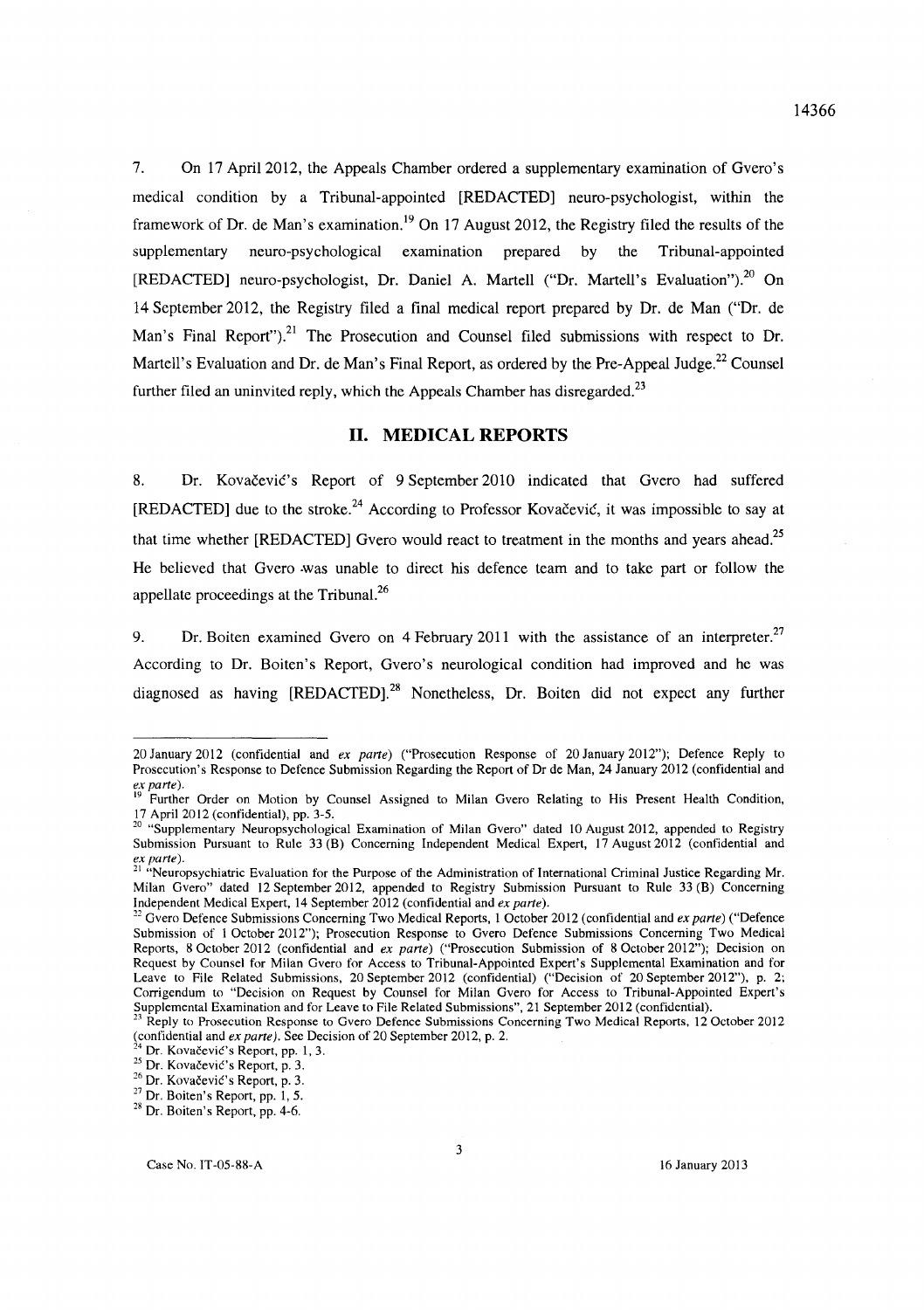significant improvement of Gvero's neurological condition since, in his opinion, nearly all recovery takes place in the first six months following a stroke.<sup>29</sup> Dr. Boiten concluded that Gvero would not be able to meaningfully understand or participate in appellate proceedings or instruct his counsel with respect to an appeal.<sup>30</sup>

10. Dr. de Man examined Gvero on 25 November 2011 with the assistance of an interpreter/language assistant.<sup>31</sup> According to Dr. de Man's Preliminary Report, Gvero had shown "significant recovery in the period between neurological and neuropsychiatric evaluation",  $3<sup>2</sup>$  and his cognitive functions were "intact".<sup>33</sup> Dr. de Man found that there was "no significant disturbance of  $[REDACTED]$ <sup>34</sup> Dr. de Man's Preliminary Report noted that although "some residual [REDACTED]" remained, the symptoms were minimal and no therapy seemed warranted.<sup>35</sup> Dr. de Man also observed that Gvero's occasional use of [REDACTED] would not form a structural problem in communicating with counsel, as he was [REDACTED].<sup>36</sup> Dr. de Man concluded that Gvero had made good recovery from his stroke and should be able to perform the functions of understanding the substance of the Trial Judgement, the appeals process and its possible consequences, the substance of the Prosecution's grounds of appeal against him, and instructing his counsel with regard to filing an appeal on his behalf.<sup>37</sup> Dr. de Man added that further diagnostic certainty could be gained through a neuro-psychological evaluation.<sup>38</sup>

11. Dr. Martell examined Gvero on 17 and 18 July 2012 with the assistance of an interpreter.<sup>39</sup> Dr. Martell's Evaluation details the results of a series of tests and procedures, including tests [REDACTED].<sup>40</sup> Dr. Martell concluded that Gvero presented [REDACTED].<sup>41</sup> Dr. Martell furthermore reached the following conclusions regarding Gvero's neuro-behavioural strengths and weaknesses:

[REOACTEO]

 $29$  Dr. Boiten's Report, p. 5.

<sup>&</sup>lt;sup>30</sup> Dr. Boiten's Report, p. 6; Dr. Boiten's Clarification, pp. 2-3.

 $11$  Dr. de Man's Preliminary Report, pp. 4-5, 7.

 $12^2$  Dr. de Man's Preliminary Report, p. 7.

<sup>&</sup>lt;sup>55</sup> Dr. de Man's Preliminary Report, p. 5.

<sup>&</sup>lt;sup>34</sup> Dr. de Man's Preliminary Report, p. 8. See also Dr. de Man's Preliminary Report, p. 6, where Gvero's treating neurologist observes that [REDACTED].

Dr. de Man's Preliminary Report, p. 8. See also Dr. de Man's Preliminary Report, p. 5.

<sup>36</sup> Or. de Man's Preliminary Report, p. 8.

<sup>37</sup> Or. de Man's Preliminary Report, p. 8.

<sup>&</sup>lt;sup>38</sup> Dr. de Man's Preliminary Report, pp. 7-8.

<sup>&</sup>lt;sup>39</sup> Dr. Martell's Evaluation, pp. 3-4.

<sup>40</sup> Dr. Martell's Evaluation, pp. 4-13.

<sup>&</sup>lt;sup>41</sup> Dr. Martell's Evaluation, p. 13.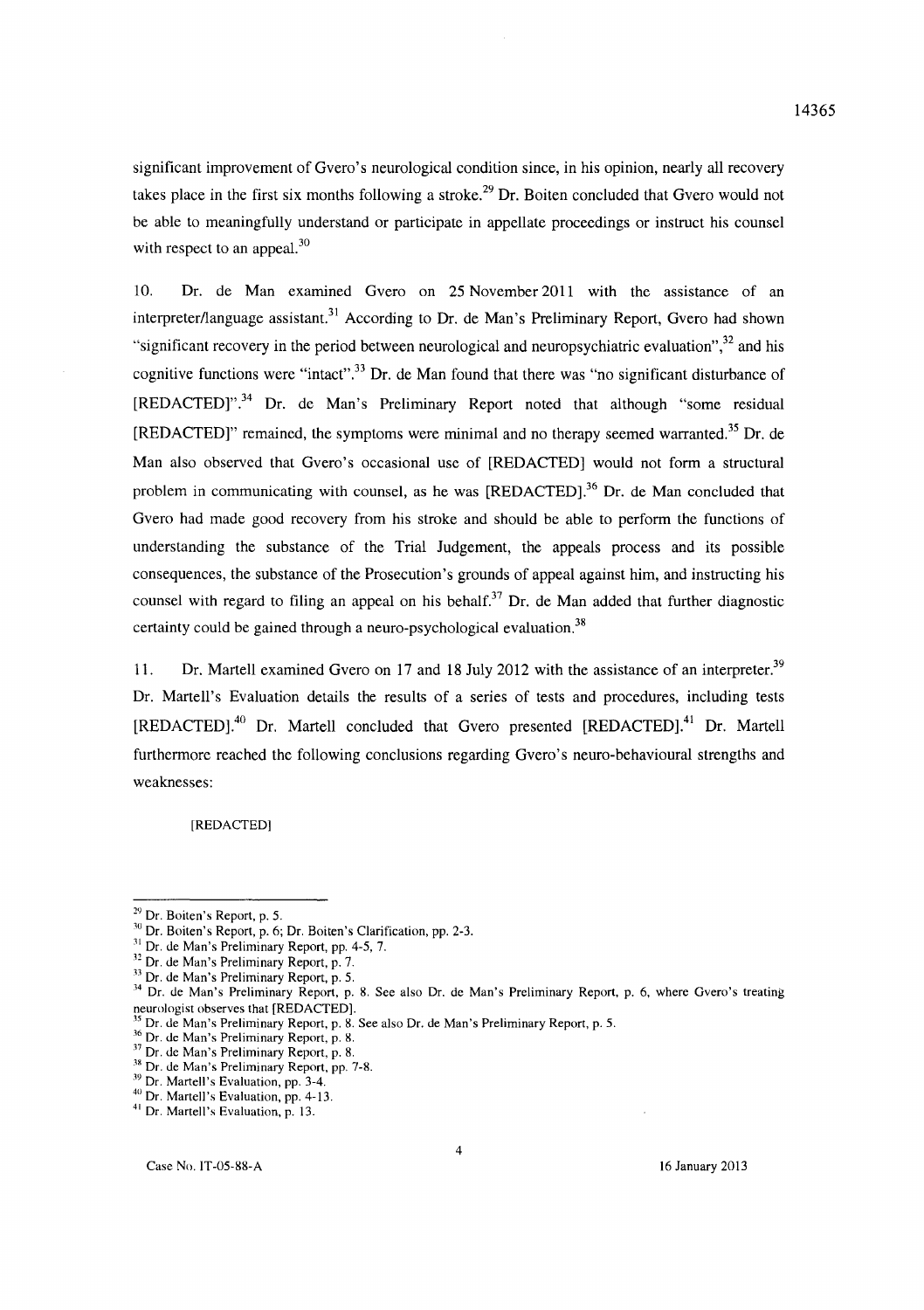# [REDACTED].<sup>42</sup>

12. In Dr. de Man's Final Report, Dr. de Man reviewed the findings of Dr. Martell, and determined that his own previous conclusions remained unchanged, as they found sufficient support in the results of Dr. Martell's Evaluation.<sup>43</sup>

# Ill. SUBMISSIONS

### A. Submissions on Dr. de Man's Preliminary Report

13. Counsel submit that although it is "certainly possible" that Gvero could have made remarkable progress or a dramatic recovery since the time of Dr. Boiten's examination, they have concerns that the conclusions in Dr. de Man's Preliminary Report are based on "misunderstandings resulting from translation issues and / or an inappropriate reliance on the views" of the staff neurologist and interpreter present for the examination.<sup>44</sup> Counsel rely on personal experience communicating with Gvero to submit that he has "made no such rapid recovery",<sup>45</sup> and offer an example whereby they contend that [REDACTED] the names and nationalities of members of his defence team.<sup>46</sup>

14. The Prosecution responds that Counsel overstate and place undue weight on the purported disparity between the identity of the members of [REDACTED] to Dr. de Man.<sup>47</sup> The Prosecution further argues that Dr. de Man did not inappropriately rely on the attending neurologist or interpreter, but rather based his evaluation of Gvero's level of fitness on the substance of his communication with Gvero.<sup>48</sup>

### B. Submissions on Dr. Martell's Evaluation and Dr. de Man's Final Report

15. Counsel submit that Dr. de Man's Final Report does not properly address Dr. Martell's findings,49 offering no comment on observations that indicate "Gvero's [REDACTED] communicate generally as well as the clear [REDACTED] difficulties which plagued his diagnostic sessions with Dr Martell<sup>150</sup> and "that Milan Gvero's neurological condition, albeit improved since his 2010 stroke, is still insufficient for him to be able to effectively exercise his fundamental

<sup>42</sup> Dr. Martell's Evaluation, pp. 13-14.

<sup>&</sup>lt;sup>43</sup> Dr. de Man's Final Report, pp. 3-5, repeating the conclusions contained in Dr. de Man's Preliminary Report, p. 8. See *supra* para. 10.

Defence Submission of 16 January 2012, para. 3. See also Defence Submission of 16 January 2012, paras 6-8.

<sup>45</sup> Defence Submission of 16 January 2012, para. 3.

<sup>&</sup>lt;sup>46</sup> Defence Submission of 16 January 2012, para. 4.

 $47$  Prosecution Response of 20 January 2012, paras 4-6.

<sup>&</sup>lt;sup>48</sup> Prosecution Response of 20 January 2012, paras 7-12.

<sup>49</sup> Defence Submission of 1 October 2012, paras 2-8, 13.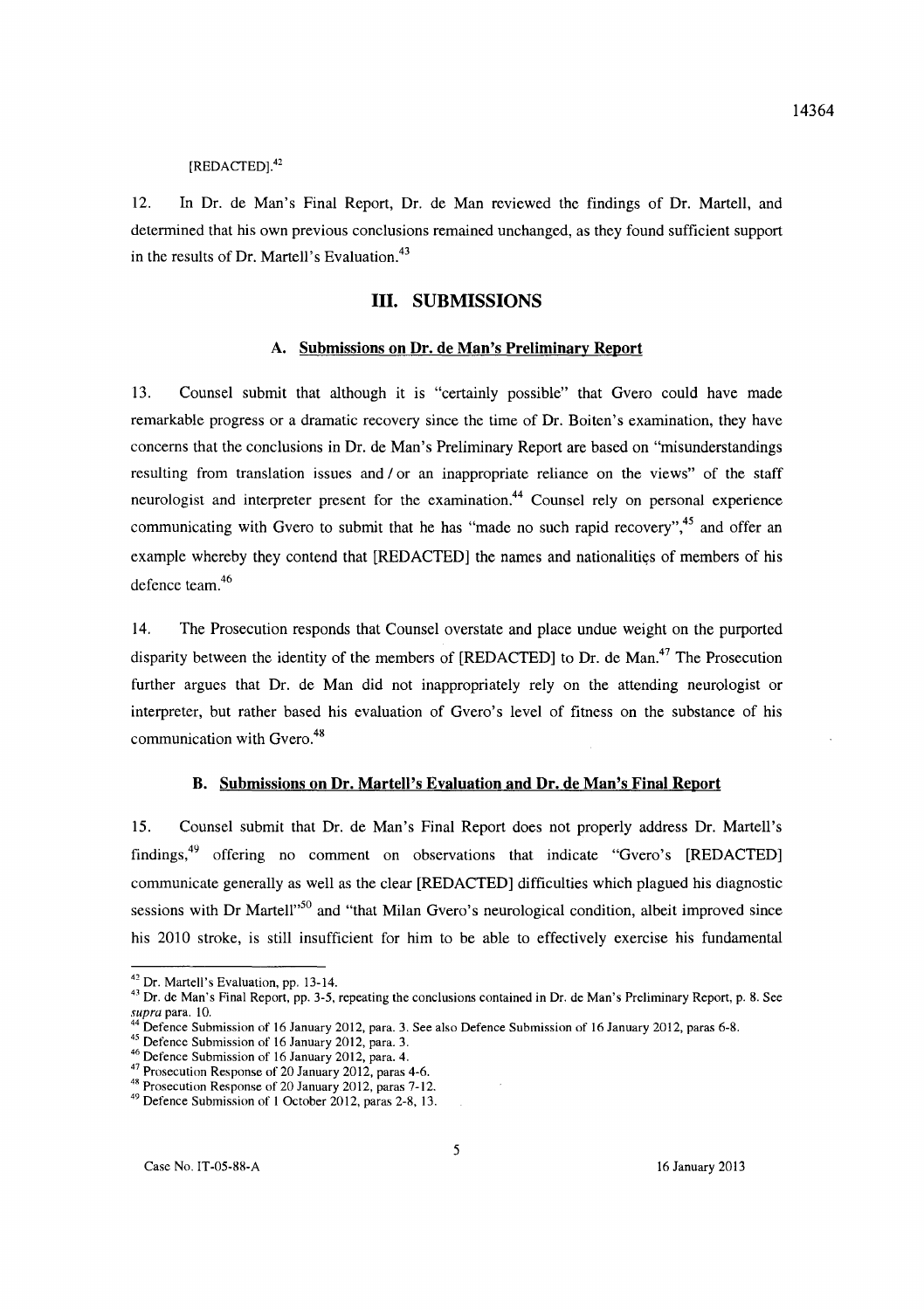rights".<sup>51</sup> According to Counsel, Dr. de Man failed to consider the potential impact on his previous conclusions of the new phenomena found by Dr. Martell.<sup>52</sup> Counsel also submit that their "concerns" as to Mr Gvero's ability to issue [REDACTED] instructions to them with respect to the substance of the appeals process" are substantiated by the findings in Dr. Martell's Evaluation regarding Gvero's [REDACTED].<sup>53</sup>

16. Counsel request that the Appeals Chamber order Dr. Martell to provide his opinion on whether Gvero is fit to participate in the appellate proceedings, considering what they deem to be the quality of Dr. Martell's work and the failings of both Dr. de Man's reports.<sup>54</sup> Counsel submit that Gvero's condition [REDACTED], that Dr. de Man reaches conclusions which differ from those of Dr. Boiten and Dr. Martell, and that their conclusions appear to differ by field of expertise.<sup>55</sup> Counsel consequently request that the Appeals Chamber order Dr. Boiten to provide an updated expert neurological report.<sup>56</sup> Finally, Counsel request an oral hearing on Gvero's fitness, so as to allow the parties to cross-examine Dr. Boiten, Dr. de Man and Dr. Martell.<sup>57</sup>

17. The Prosecution responds that the reports by Dr. de Man and Dr. Martell are "largely compatible<sup>158</sup> and provide a sufficient basis to determine that Gvero is now fit to participate in the appellate proceedings.<sup>59</sup> It submits that Dr. de Man is appropriately qualified to give an expert opinion on the matter,<sup>60</sup> and that having sought the neuropsychological examination and confirmed his own findings set out comprehensively in his initial report, there was no need for him to address each observation of Dr. Martell in detail.<sup>61</sup> Therefore, according to the Prosecution, there is no need for further reports from Dr. Boiten and Dr. Martell or an oral hearing, which would merely lead to further delays in the proceedings.<sup>62</sup> The Prosecution concludes that it is time for the Appeals Chamber to resume the proceedings against Gvero. $63$ 

 $50$  Defence Submission of 1 October 2012, para. 3.

<sup>&</sup>lt;sup>51</sup> Defence Submission of 1 October 2012, para. 4.

<sup>&</sup>lt;sup>52</sup> Defence Submission of 1 October 2012, paras 2, 6, 8.

<sup>51</sup> Defence Submission of 1 October 2012, para. 7. *See* also Defence Submission of 1 October 2012, para. 17.

 $54$  Defence Submission of 1 October 2012, paras 9-11, 17-19(i).

<sup>55</sup> Defence Submission of 1 October 2012, paras 10, 12-14.

<sup>&</sup>lt;sup>56</sup> Defence Submission of 1 October 2012, paras 14, 18, 19(ii).

 $57$  Defence Submission of 1 October 2012, paras 15-16, 19(iii).

<sup>&</sup>lt;sup>58</sup> Prosecution Submission of 8 October 2012, para. 15.

 $59$  Prosecution Submission of 8 October 2012, paras 1, 3-4, 12-14, 16-19, 21, 24.

<sup>&</sup>lt;sup>60</sup> Prosecution Submission of 8 October 2012, paras 2, 5, 24.

 $61$  Prosecution Submission of 8 October 2012, paras 1-2, 6-11.

 $62$  Prosecution Submission of 8 October 2012, paras 3, 20-24.

<sup>&</sup>lt;sup>63</sup> Prosecution Submission of 8 October 2012, para. 24.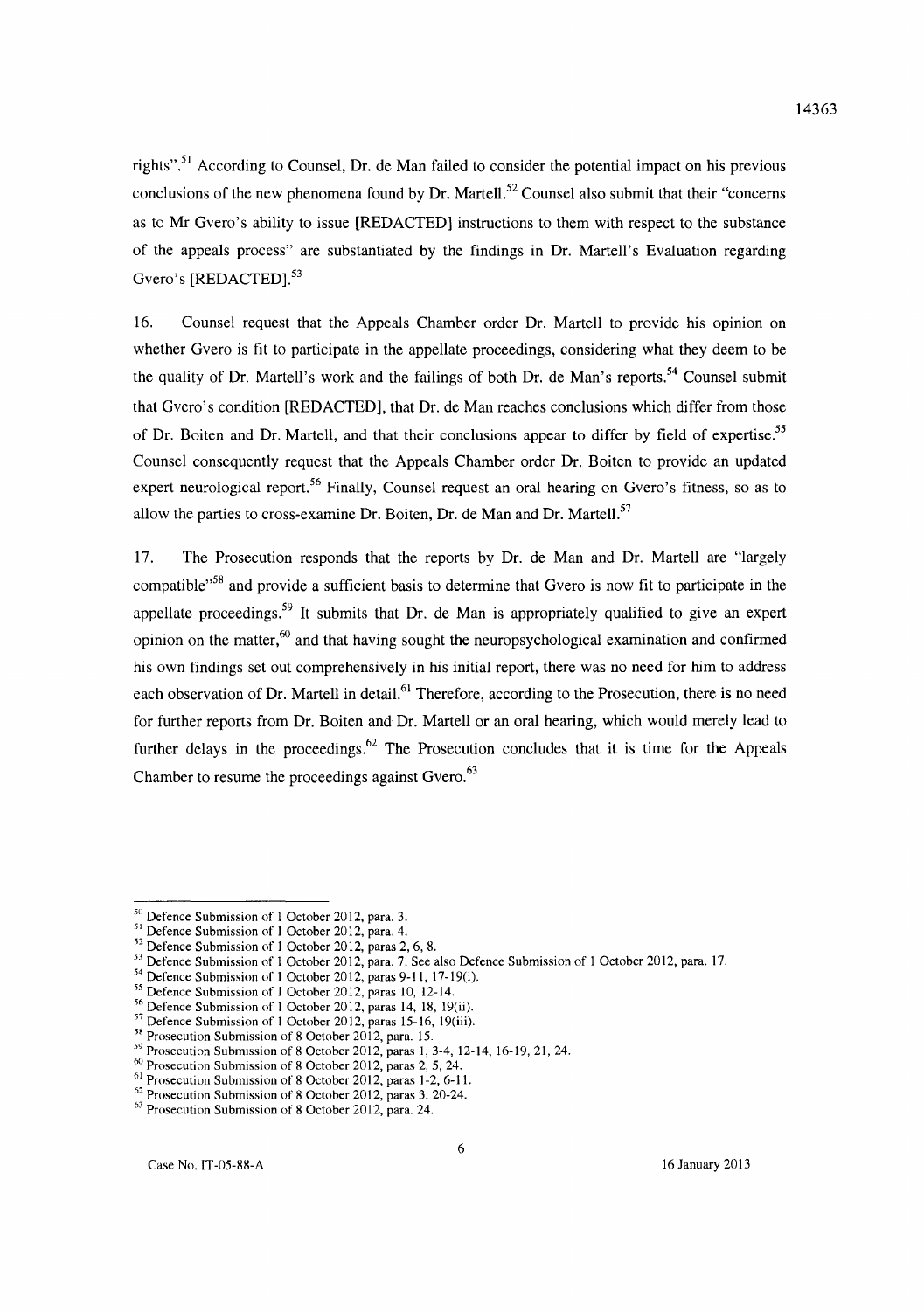## **IV. DISCUSSION**

### **A. Challenges to the Premises** of Dr. **de Man's Conclusions**

18. Counsel has submitted that "translation issues" may have led Dr. de Man to draw incorrect conclusions.<sup>64</sup> The Appeals Chamber notes that the examination of Gvero required interpretation from English into BCS and *vice versa*,<sup>65</sup> and that Dr. de Man was alert to the associated risks involved.66 Dr. de Man's Preliminary Report does not indicate any difficulty with interpretation during the two-and-a-half hour examination,<sup>67</sup> and indeed the report contains a number of detailed and comprehensible quotes from Gvero.<sup>68</sup> The argument of Counsel is based on nothing more than speculation. The Appeals Chamber therefore finds that Counsel have failed to substantiate any allegation in this regard.

19. The Appeals Chamber is equally unconvinced by Counsel's argument that Dr. de Man inappropriately relied on the staff neurologist and interpreter during his examination of Gvero. According to Dr. de Man's Preliminary Report, the neurologist was Colonel Toplica Lepic MD, a member of the medical staff of Belgrade Military Medical Academy ("Neurologist"), and the interpreter was Maša Radonić MA, a language assistant ("Interpreter"). Dr. de Man's Report clearly states that the Neurologist did not take part in the interview with Gvero.<sup>69</sup> Dr. de Man indicates that, in addition to his interview with Gvero, he sought the opinion of the Neurologist and Interpreter, both of whom had been present at the time of the neurological evaluation by Dr. Boiten.<sup>70</sup> He sought the opinion of the Neurologist in the capacity of treating physician and the opinion of the Interpreter on the specific subject of verbal communication.<sup>71</sup> Indeed, Dr. de Man reported that both the Neurologist and Interpreter concurred with his opinion that "major progress had been made since February."<sup>72</sup> The Appeals Chamber considers it appropriate for Dr. de Man to have access to the relevant medical history of Gvero for the purposes of conducting his examination, $^{73}$  and this obviously extends to consultation with medical staff present for a previous examination ordered by the Appeals Chamber. In any event, the Appeals Chamber considers that it has not been

<sup>64</sup> Oefence Submission of 16 January 2012, para. 3.

<sup>65</sup> Or. de Man's Preliminary Report, pp. 4-5.

<sup>66</sup> Or. de Man's Preliminary Report, p. 5 fn. I ("Simultaneous [interpretation] is actually unwanted in an examination situation such as this as it gives the examining physician insufficient opportunity to evaluate the answers given on questioning.").

 $\int$  Dr. de Man's Preliminary Report, p. 4.

<sup>&</sup>lt;sup>68</sup> Dr. de Man's Preliminary Report, pp. 5-6.

<sup>69</sup> Dr. de Man's Preliminary Report, p. 4.

 $70$  Dr. de Man's Preliminary Report, p. 6.

 $'$ <sup>1</sup> Dr. de Man's Preliminary Report, pp. 6-7.

<sup>72</sup> Dr. de Man's Preliminary Report, p. 7.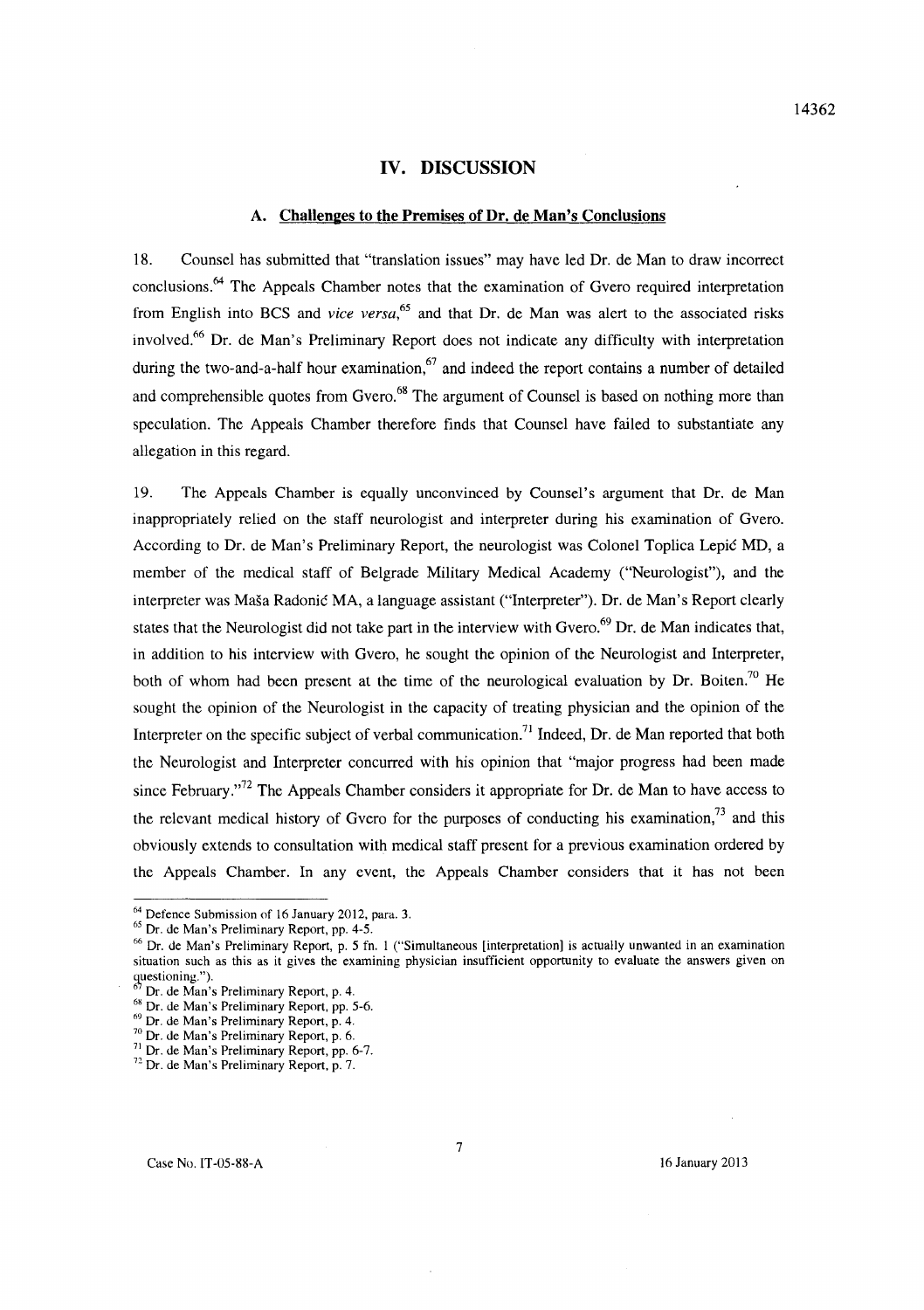demonstrated that Dr. de Man inappropriately relied upon either the Neurologist or the Interpreter in reaching his conclusions.

20. The Appeals Chamber observes that many of Counsel's arguments focus on questioning Dr. de Man's reports and conclusions, yet they fail to show that Dr. de Man's conclusions are unreliable. Even assuming that both Or. de Man's reports would have benefited from further detailing, it still does not follow that his conclusions are insufficiently founded. The relative brevity of Dr. de Man's Final Report is understandable in light of the supplementary nature of Dr. Martell's Evaluation and the fact that the conclusions of Dr. Martell do not undermine those contained in Dr. de Man's Preliminary Report.<sup>74</sup> In this regard, Dr. de Man's Final Report clearly reflects that he took into consideration the observations of Or. Martell?5 **In** sum, the Appeals Chamber is not convinced by Counsel's contention that Or. de Man's conclusions are unreliable, particularly considering that the Appeals Chamber also has Dr. Martell's Evaluation before it, and is thus in a position to compare the findings of these two medical experts appointed by the Tribunal.

#### **B. Standard of Fitness**

21. The Appeals Chamber has held that an appellant's ability to participate in the appellate proceedings is contingent upon whether he possesses the mental capacity to understand their essentials, and the mental and/or physical capacity to communicate, and thus consult, with his counsel.<sup>76</sup>**It** has further clarified that the following standard of fitness ("Standard of Fitness") applicable to trial proceedings also applies *mutatis mutandis* with regard to an appellant's fitness to exercise his right to consult with counsel concerning the preparation of his appellate submissions:

[...] meaningful participation which allows the accused to exercise his fair trial rights to such a degree that he is able to participate effectively in his trial, and has an understanding of the essentials of the proceedings. [... A]n accused's fitness to stand trial should turn on whether his capacities, "viewed overall and in a reasonable and commonsense manner, [are] at such a level that it is possible for [him or her] to participate in the proceedings (in some cases with assistance) and sufficiently exercise the identified rights".

<sup>&</sup>lt;sup>73</sup> See Order Releasing Confidential and *Ex Parte* Medical Reports Concerning Milan Gvero to [REDACTED] Neuro-Psychiatrist, 23 November 2011 (confidential); Corrigendum to "Order Releasing Confidential and *Ex Parte* Medical Reports Concerning Milan Gvero to [RED ACTED] Neuro-Psychiatrist", 25 November 2011 (confidential).

<sup>74</sup> See *infra* paras 22-26.

<sup>&</sup>lt;sup>75</sup> See, *e.g.*, Dr. de Man's Final Report, p. 4: "I would however like to point out [Dr. Martell's] conclusions describing Mr. Gvero as (3) 'being able to make his thoughts[, feelings] and wishes known' and (4) 'being able to communicate and cooperate with others effectively [REDACTED]' as they seem particularly relevant to the questions at hand". See also Dr. de Man's Final Report, p. 3.<br> $\frac{76}{76}$  Designed and  $\frac{6}{76}$  Designed and  $\frac{6}{76}$ 

Decision of 13 December 2010, para. 11.

<sup>77</sup> Decision of 20 April 2011, p. 3; Decision of 13 December 2010, para. 11; *Prosecutor v. Pavle Strugar,* Case No. IT-01-42-A, Judgement, 17 July 2008 *("Strugar* Appeal Judgement"), para. 55.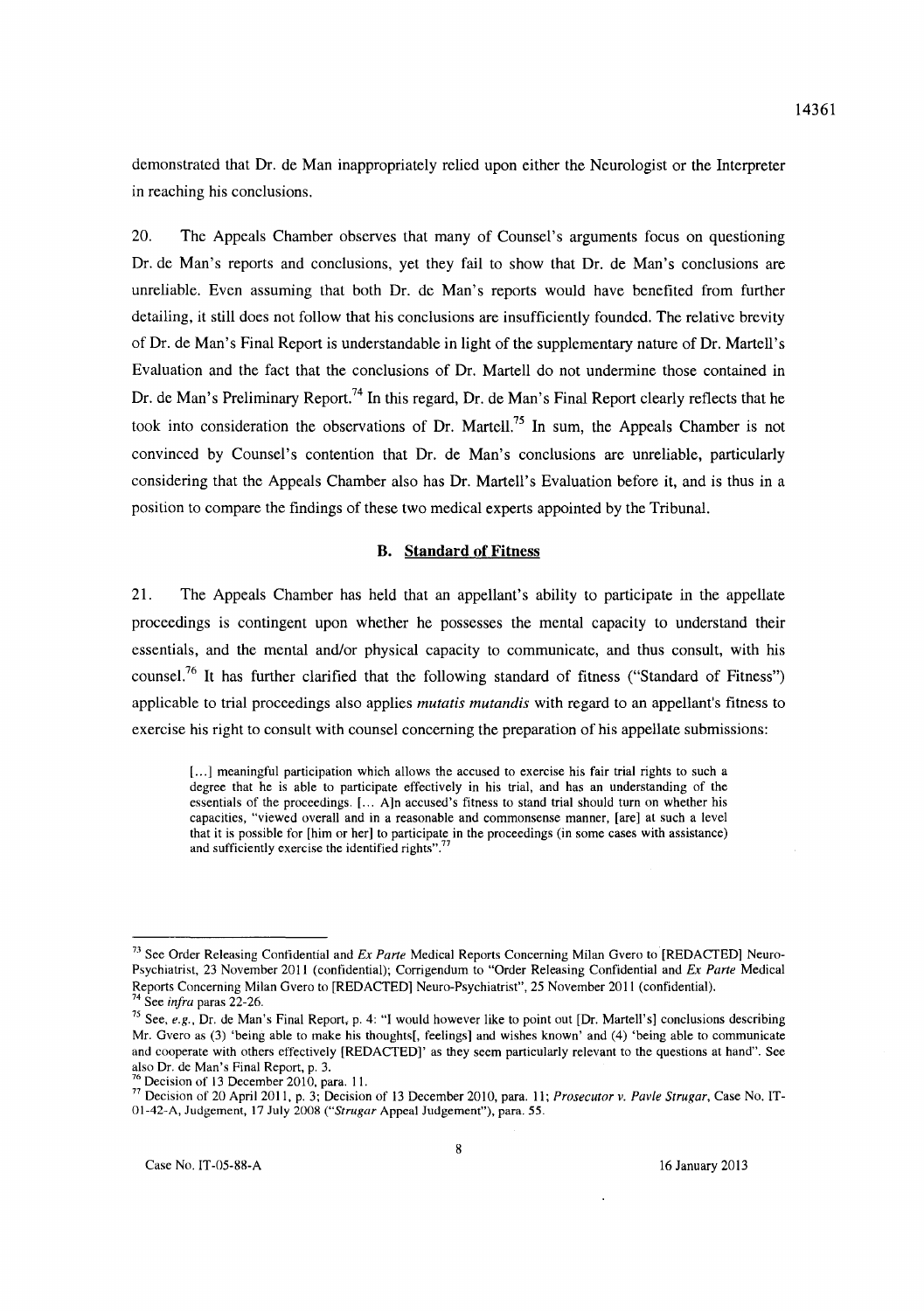An appellant claiming to be unfit to participate in the proceedings bears the burden of so proving by a preponderance of the evidence.<sup>78</sup>

### C. Gvero's Fitness

22. The Appeals Chamber turns first to the question of Gvero's mental capacity to understand the essentials of the proceedings. Counsel rely on certain findings in Dr. Martell's Evaluation in support of their contention that Gvero would have difficulties understanding the appeals process.<sup>79</sup> The Appeals Chamber agrees that Dr. Martell's observations indicate that Gvero's ability [REDACTED]. Most notably, Dr. Martell concluded that Gvero has [REDACTED].<sup>80</sup> However, in this regard the Standard of Fitness focuses on an appellant's ability to understand the *essentials* of the appellate proceedings. Processing the wealth of complex information inherent in international criminal proceedings is the role of defence counsel, in order to advise their clients. Indeed, the Standard of Fitness indicates that a defendant may sometimes require assistance to participate in the proceedings.81 Thus, Gvero's condition does not affect his ability to *effectively* participate in the appellate proceedings, as his ability to understand their essentials is not impaired. In this sense, the Appeals Chamber considers that Dr. Martell's conclusion is in line with Dr. de Man's conclusion, applying the Standard of Fitness,<sup>82</sup> that "[o]n psychiatric evaluation no *significant* disturbance of comprehension was found".<sup>83</sup> The Appeals Chamber is therefore not convinced that Gvero's cognitive difficulties render him unfit to participate in the appellate proceedings.

23.' Regarding Gvero's capacity to communicate and consult, Counsel emphasise certain aspects of Dr. Martell's observations,<sup>84</sup> but ignore his overall conclusion on this point. In his conclusion, Dr. Martell noted Gvero's [REDACTED].<sup>85</sup> Dr. Martell further stated that Gvero was "able to make his thoughts, feelings and wishes known" and "to communicate and cooperate with others effectively [REDACTED].<sup>86</sup> Finally, Dr. Martell found that Gvero's "cognitive processing speed is intact, as are his semantic fluency and confrontation naming ability, and his general capacity for verbal discourse."<sup>87</sup> These conclusions are in line with Dr. de Man's conclusion [REDACTED] will

<sup>78</sup> See *Strugar* Appeal Judgement, para. 56.

 $79$  Defence Submission of 1 October 2012, para. 7, referring to Dr. Martell's Evaluation, pp. 11, 14.

<sup>&</sup>lt;sup>80</sup> Dr. Martell's Evaluation, p. 14. See also *supra* para. 11.

<sup>&</sup>lt;sup>81</sup> See *supra* para. 21: "[...] possible for [him or her] to participate in the proceedings (in some cases with assistance) and sufficiently exercise the identified rights".

Dr. de Man's Preliminary Report, pp. 2-3; Dr. de Man's Final Report, pp. 2-3. See also Decision of 16 September 201 1, pp. 2-3.

<sup>&</sup>lt;sup>53</sup> Dr. de Man's Preliminary Report, p. 8 (emphasis added); Dr. de Man's Final Report, p. 5 (emphasis added).

<sup>&</sup>lt;sup>84</sup> Defence Submission of 1 October 2012, paras 3-4, referring to Dr. Martell's Evaluation, pp. 4, 6-7.

<sup>&</sup>lt;sup>85</sup> Dr. Martell's Evaluation, pp. 13-14. See also *supra* para. 11.

<sup>86</sup> Or. Martel\'s Evaluation, p. 13. See also *supra* para. 11.

<sup>87</sup> Dr. Martell's Evaluation, p. 13. See also *supra* para. 11.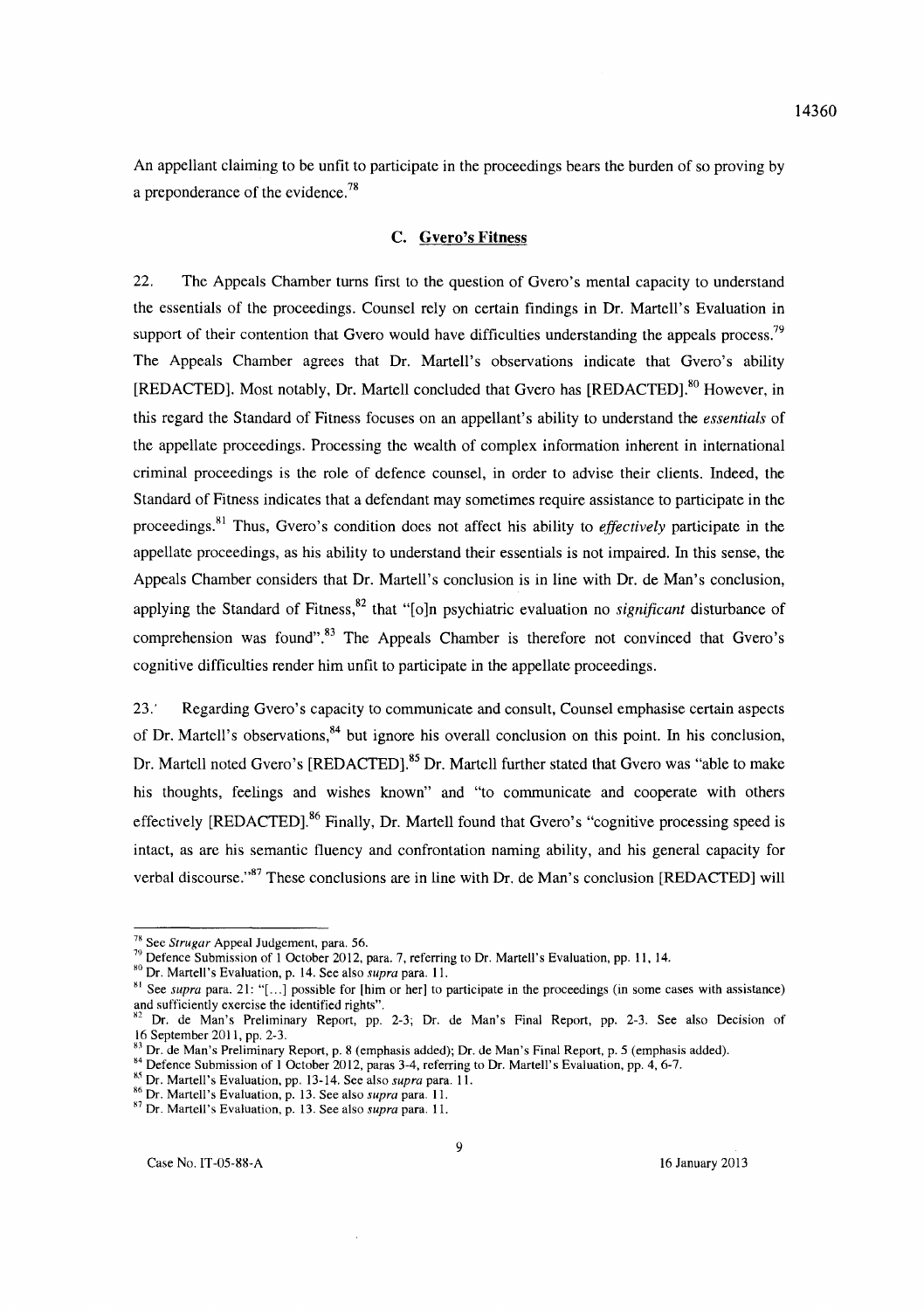not form a structural problem in communicating with counsel".<sup>88</sup> The Appeals Chamber is therefore not convinced that Gvero's communicative difficulties render him unfit to participate in appellate proceedings.

24. The Appeals Chamber also considers that Dr. de Man made further positive medical findings with regard to Gvero's communication and comprehension.89 Dr. de Man found, *inter alia,*  that Gvero: (1) was well oriented with regard to time, place and person;<sup>90</sup> (2) had no disturbances of thought or perception;  $(3)$  was "quite sharp-witted and obviously highly intelligent";  $(3)$  and (4) confirmed his ability to communicate well with Counsel.<sup>93</sup> Most importantly, Dr. de Man confirmed the ability of Gvero to understand the substance of the Trial Judgement against him, the appeals process and its possible consequences, and the substance of the Prosecution's grounds of appeal against him, and to instruct his counsel with regard to filing an appeal on his behalf.<sup>94</sup> Additionally, the Appeals Chamber notes that after reviewing Dr. Martell's Evaluation within the framework of his own assessment, Dr. de Man concludes that his conclusions in his preliminary report find "sufficient support in Dr. Martell's report to remain unchanged".95

25. Counsel offer as a counterweight to Dr. de Man's observations on Gvero's recovery [REDACTED] the names and nationalities of his defence team. Counsel refer to the following statement which Dr. de Man's Preliminary Report attributes to Gvero: [REDACTED]."<sup>96</sup> Noting the Prosecution's response that this description of the composition of Gvero's defence team was in fact largely accurate,  $97$  and considering the totality of observations in Dr. de Man's Preliminary Report and Dr. Martell's Evaluation regarding Gvero's clearly improved [REDACTED], the Appeals Chamber is satisfied that this argument is without merit and any discrepancies identified are minor and insufficient to call into question the expert opinion and conclusions of Dr. de Man.

26. Counsel do not explain clearly how Dr. Martell and Dr. de Man supposedly arrive at different conclusions.<sup>98</sup> With due consideration to the different specialisations, methodologies and mandates of these two medical experts, the Appeals Chamber considers that their results converge

<sup>&</sup>lt;sup>88</sup> Dr. de Man's Preliminary Report, p. 8; Dr. de Man's Final Report, p. 5.

K9 See *supra* para. 10.

<sup>90</sup> Or. de Man's Preliminary Report, p. 5.

<sup>91</sup> Or. de Man's Preliminary Report, p. 5.

<sup>&</sup>lt;sup>92</sup> Dr. de Man's Preliminary Report, p. 5.

<sup>93</sup> Dr. de Man's Preliminary Report, p. 7.

<sup>&</sup>lt;sup>94</sup> Dr. de Man's Preliminary Report, p. 8.

<sup>95</sup> Or. de Man's Final Report, p. 4. See also *supra* para. 12.

<sup>96</sup> Defence Submission of 16 January 2012, para. 4, referring to Or. de Man's Preliminary Report, p. 6. Or. de Man's Preliminary Report refers to "I wan" rather than "Ivan". See Or. de Man's Preliminary Report, p. 6.

See Prosecution Response of 20 January 2012, paras 4-5.

<sup>&</sup>lt;sup>98</sup> See Defence Submission of 1 October 2012, para. 13.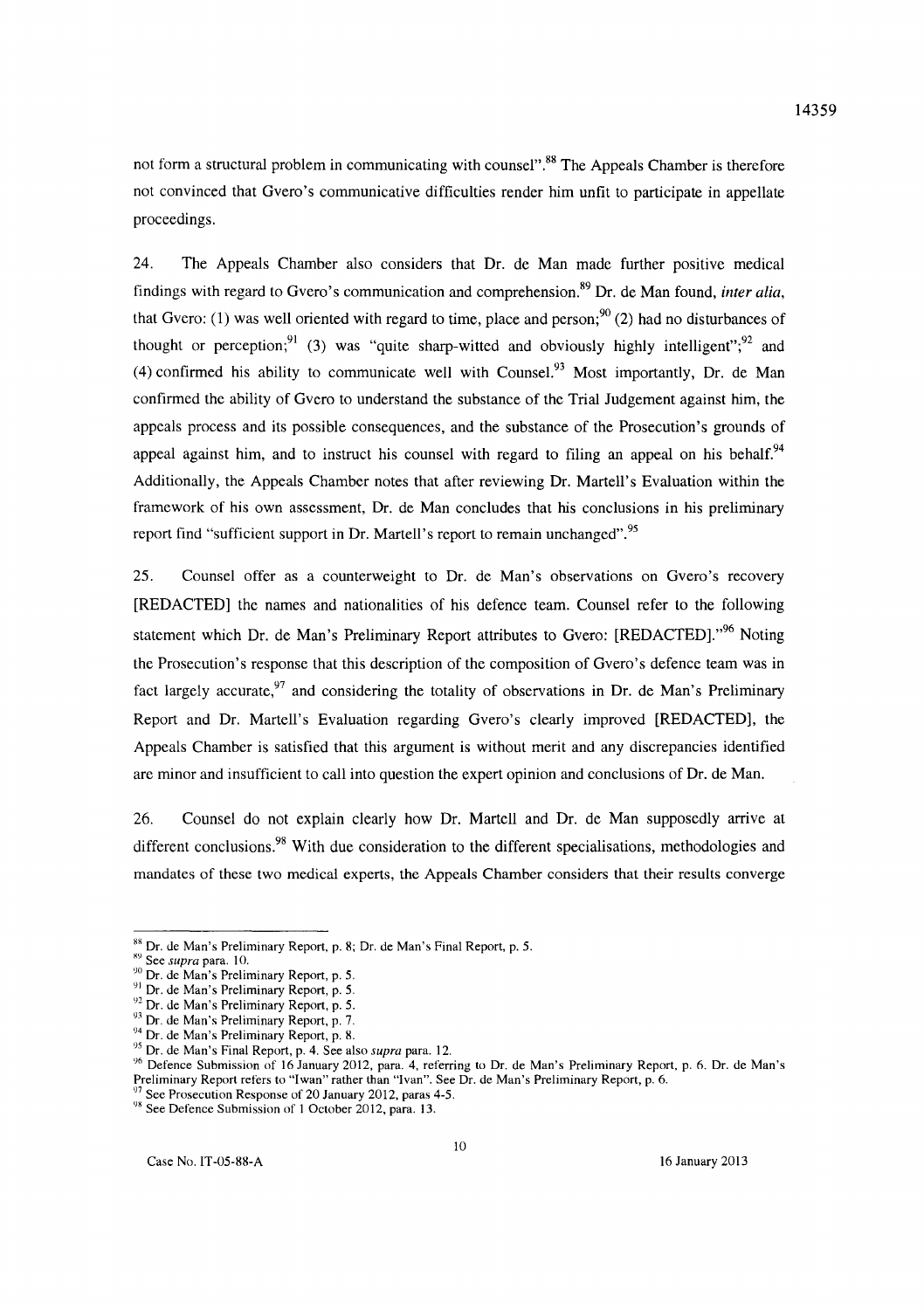far more than they diverge.<sup>99</sup> It is rather Dr. Boiten's conclusions that differ significantly from those of the other two experts. Counsel submit that Gvero's condition [REOACTEO], thereby stressing the importance of the opinions of Dr. Boiten, a neurologist.<sup>100</sup> The Appeals Chamber considers the specialisations of all the Tribunal-appointed medical experts to be relevant to establishing whether Gvero meets the Standard of Fitness. Further, it considers that Dr. de Man – who prepared his reports with the benefit of having access to the relevant medical history of Gvero, including Or. Boiten's Report and Dr. Martell's Evaluation  $-$  is sufficiently qualified and has an appropriate expertise to assist the Appeals Chamber in its determination of Gvero's ability to participate in appellate proceedings.

27. The Appeals Chamber considers the differing opinion of Or. Boiten to be a reflection of the timing and nature of his examination, and best viewed in light of the relative improvement over time of Gvero's medical condition. Following Dr. Kovačević's Report, Dr. Boiten was able to report that Gvero's neurological condition had improved.<sup>101</sup> Dr. de Man examined Gvero almost ten months after Dr. Boiten's examination, and indicated that Gvero showed "significant recovery".<sup>102</sup> Or. Martell, who examined Gvero almost eight months later, made the following observation:

#### $[REDACTED]$ .<sup>103</sup>

For these reasons, the Appeals Chamber considers Or. Boiten's Report to be of relatively limited assistance at this stage of Gvero's recovery.

28. In light of the foregoing, the Appeals Chamber sees no need for Or. Martell to provide his opinion on whether Gvero is fit to participate in the appellate proceedings, or for an updated expert neurological report from Or. Boiten. Considering that the Appeals Chamber has before it all the medical reports needed to reach a decision on the Request, and that it can perceive no serious doubt at the present stage of Gvero's recovery with regard to his fitness to participate in the appellate proceedings, the Appeals Chamber further finds that there is no need to hold an oral hearing on Gvero's fitness.

<sup>99</sup> See *supra* paras 22-25.

<sup>&</sup>lt;sup>100</sup> See Defence Submission of 1 October 2012, paras 10, 13.

<sup>&</sup>lt;sup>101</sup> Dr. Boiten noted an "explicit improvement of [Gvero's] neurological condition" since the situation described in Dr. Kovačević's Report, and did not exclude that further recovery could take place. See Dr. Boiten's Report, p. 5. See also Dr. Boiten's Report, p. 4.

 $102$  Dr. de Man's Preliminary Report, p. 7.

<sup>&</sup>lt;sup>103</sup> Dr. Martell's Evaluation, p. 7 (emphasis added).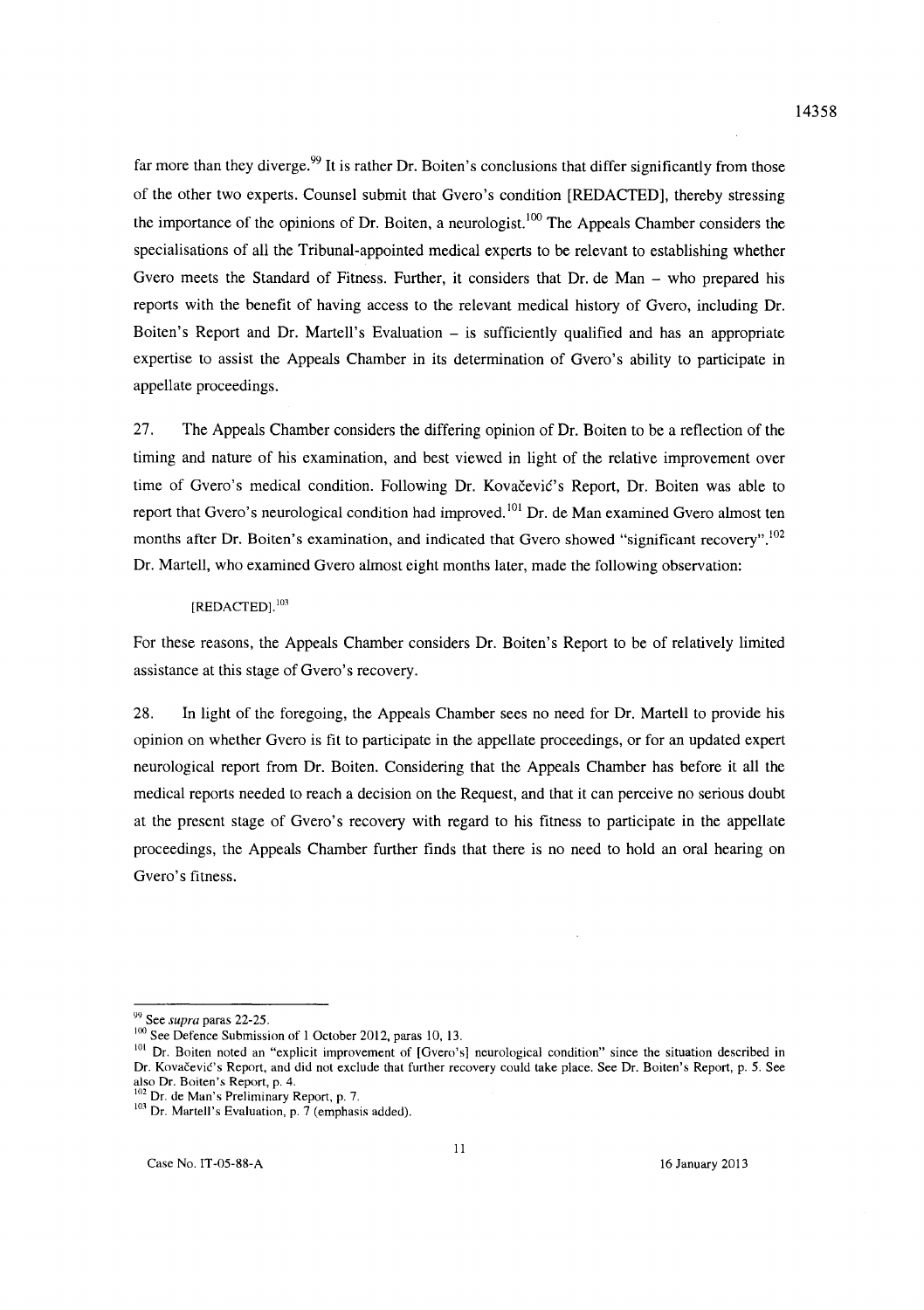#### **D. Conclusion**

29. Having considered Dr. Kovacevic's Report, Dr. Boiten's Report, Dr. Boiten's Clarification, Dr. de Man's Preliminary Report, and Dr. de Man's Final Report (taking into account Dr. Martell's Evaluation), the Appeals Chamber finds that Gvero has sufficiently recovered from his stroke to enable him to participate in appellate proceedings without infringing on his rights. The Appeals Chamber is satisfied that Gvero has the ability to understand the substance of the Trial Judgement against him, understand the appeals process and its possible consequences, understand the substance of the Prosecution's grounds of appeal against him, and instruct his counsel with regard to filing an appeal on his behalf. The Appeals Chamber is satisfied that Gvero meets the Standard of Fitness.

## **V. DISPOSITION**

30. In light of the foregoing, and considering Rules 107 and 127 of the Tribunal's Rules of Procedure and Evidence ("Rules"), the Appeals Chamber:

**DENIES** the Request;

**REVOKES** the suspension of the appellate proceedings against Gvero;

**ORDERS,** pursuant to Rule 108 of the Rules, Counsel, to the extent that they wish to pursue Gvero's right of appeal, to file a notice of appeal no later than fifteen (15) days from the date of filing of the present decision;

**ORDERS,** pursuant to Rule 111 of the Rules, Counsel and the Prosecution, to the extent that they wish to pursue their appeals, to file their respective appeal briefs within thirty (30) days of the filing of Gvero's notice of appeal, if any;

**ORDERS,** pursuant to Rule 112 of the Rules, Counsel and the Prosecution to file their respective response briefs, if any, within fifteen (15) days of the filing of their respective appeal briefs;

**ORDERS,** pursuant to Rule 113 of the Rules, Counsel and the Prosecution to file their respective reply briefs, if any, within seven (7) days of the filing of their respective response briefs;

**INVITES** Counsel and the Prosecution to indicate within seven (7) days of the filing of the present decision what portions thereof should, in their submission, remain confidential and/or *ex parte.* 

12